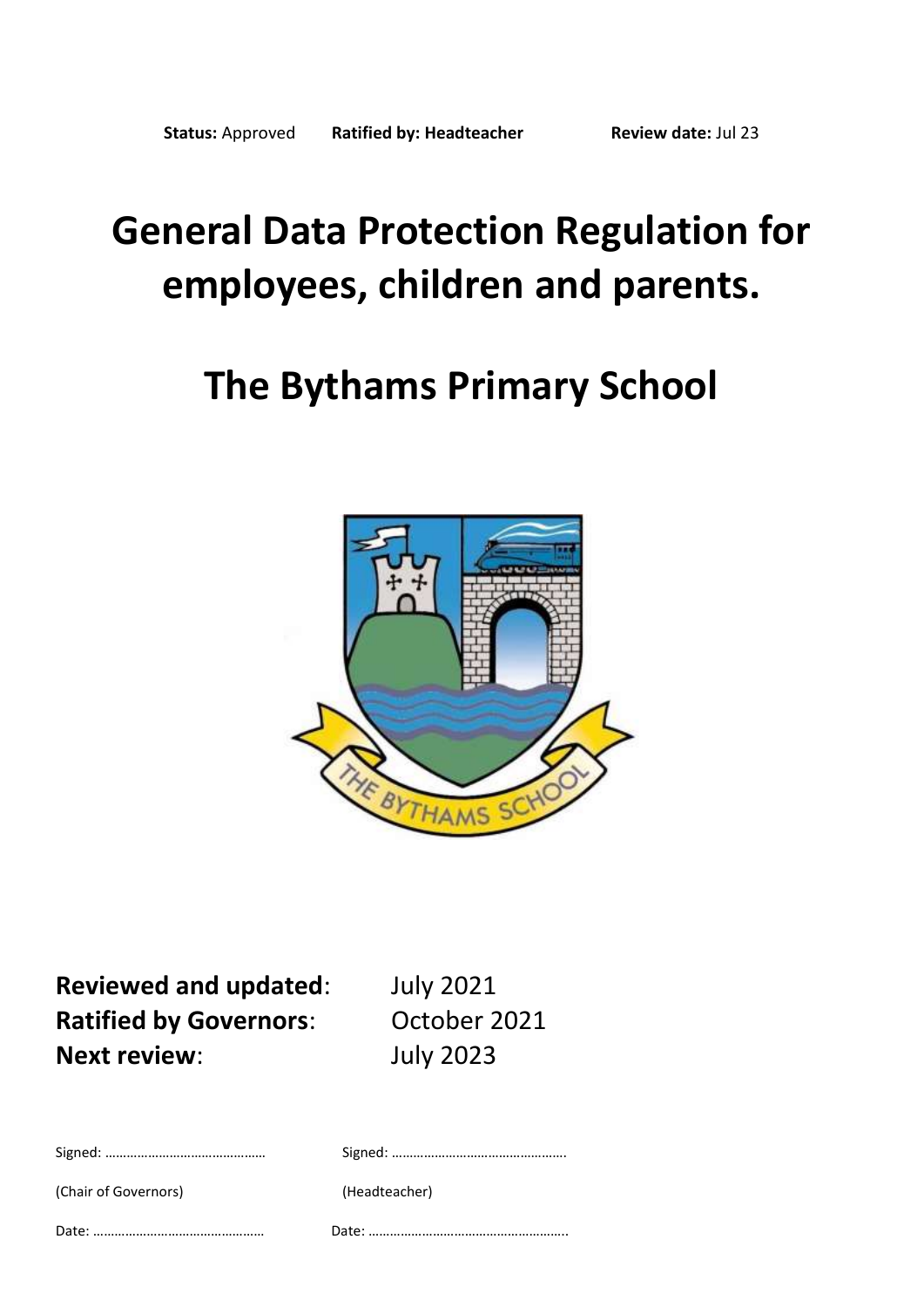#### **WHAT IS THE PURPOSE OF THIS DOCUMENT?**

Bythams Primary School ("school", "we" or "us") is committed to protecting the privacy and security of your personal information.

This privacy notice describes how the school collects and uses personal information about employees of the school ("employees"), children attending the school ("child" or "children") and the parents/guardians of the children ("parents") (known collectively as "you" or "your"), in accordance with the General Data Protection Regulation (GDPR).

The school, Bythams Primary School, is a "data controller". This means that we are responsible for deciding how we hold and use personal information about you. We are required under data protection legislation to notify you of the information contained in this privacy notice.

This notice applies to employees, children and parents. This notice does not form part of any contract of employment or other contract to provide services. We may update this notice at any time but if we do so, we will provide you with an updated copy of this notice as soon as reasonably practical.

It is important that employees, children and parents read and retain this notice, together with any other privacy notice we may provide on specific occasions when we are collecting or processing personal information about you, so that you are aware of how and why we are using such information and what your rights are under the data protection legislation.

#### **DATA PROTECTION PRINCIPLES**

We will comply with data protection law. This says that the personal information we hold about you must be:

1. Used lawfully, fairly and in a transparent way.

2. Collected only for valid purposes that we have clearly explained to you and not used in any way that is incompatible with those purposes.

3. Relevant to the purposes we have told you about and limited only to those purposes.

4. Accurate and kept up to date.

5. Kept only as long as necessary for the purposes we have told you about.

6. Kept securely.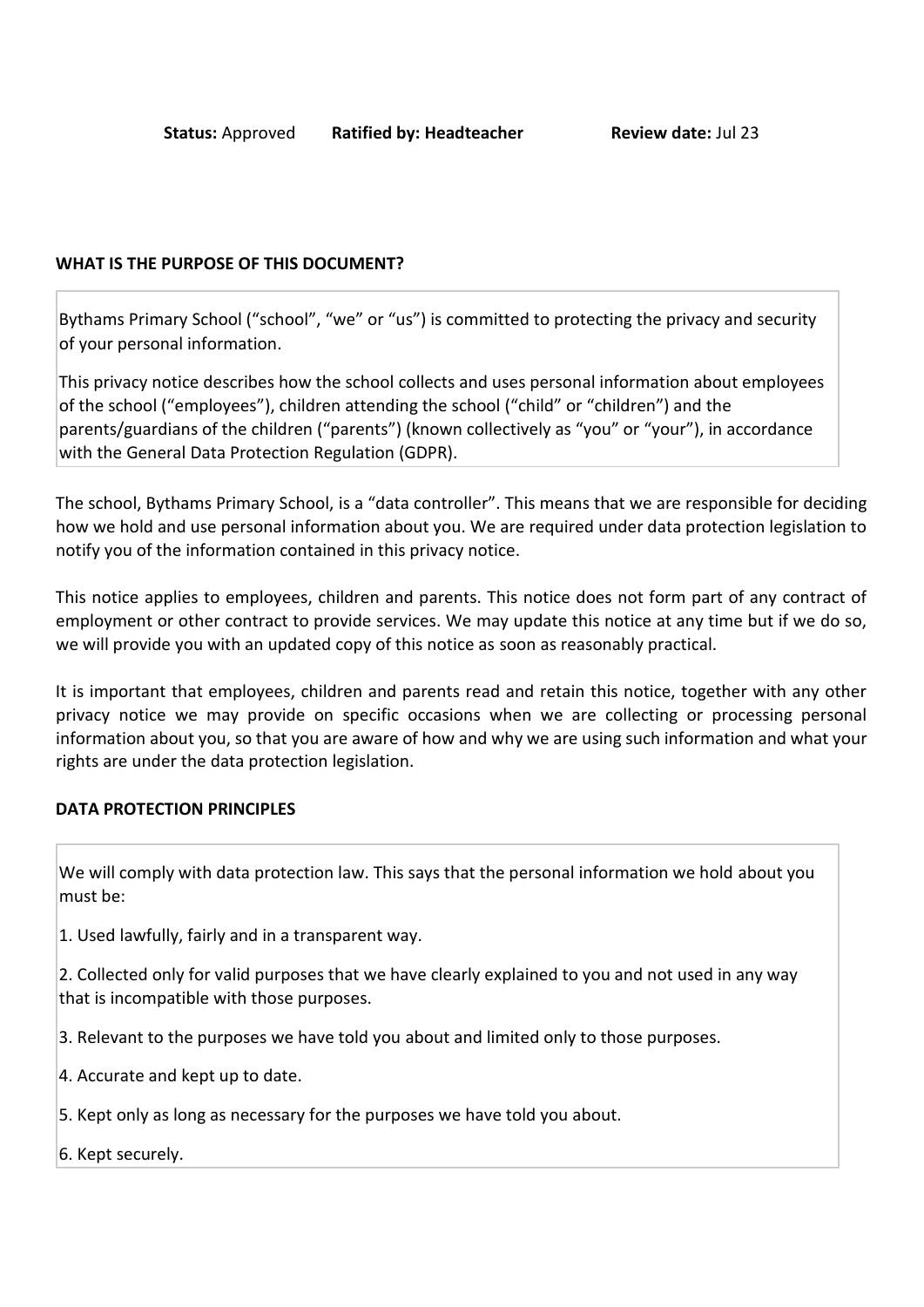## <span id="page-2-0"></span>**THE KIND OF INFORMATION WE HOLD ABOUT YOU**

Personal data, or personal information, means any information about an individual from which that person can be identified. It does not include data where the identity has been removed (anonymous data).

There are "special categories" of more sensitive personal data which require a higher level of protection, such as information about a person's health or sexual orientation.

#### **Employees:**

We will collect, store, and use the following categories of personal information about employees:

• Personal contact details such as name, title, addresses, telephone numbers, and personal email addresses.

- Date of birth.
- Gender.
- Marital status and dependants.
- Next of kin and emergency contact information.
- National Insurance number.
- Bank account details, payroll records and tax status information.
- Salary, annual leave, pension and benefits information.
- Start date and, if different, the date of an employee's continuous employment.
- Location of employment or workplace.
- Copy of driving licence (where applicable).

Recruitment information (including copies of right to work documentation, references and other information included in a CV or cover letter or as part of the application process).

• Employment records (including job titles, work history, working hours, holidays, training records and professional memberships).

• Personnel files and training records including performance information, disciplinary and grievance information, and working time records.

- Information about your use of our information and communications systems.
- Records of any reportable death, injury, disease or dangerous occurrence.

We may also collect, store and use the following "special categories" of more sensitive personal information:

• Information about an employee's race or ethnicity.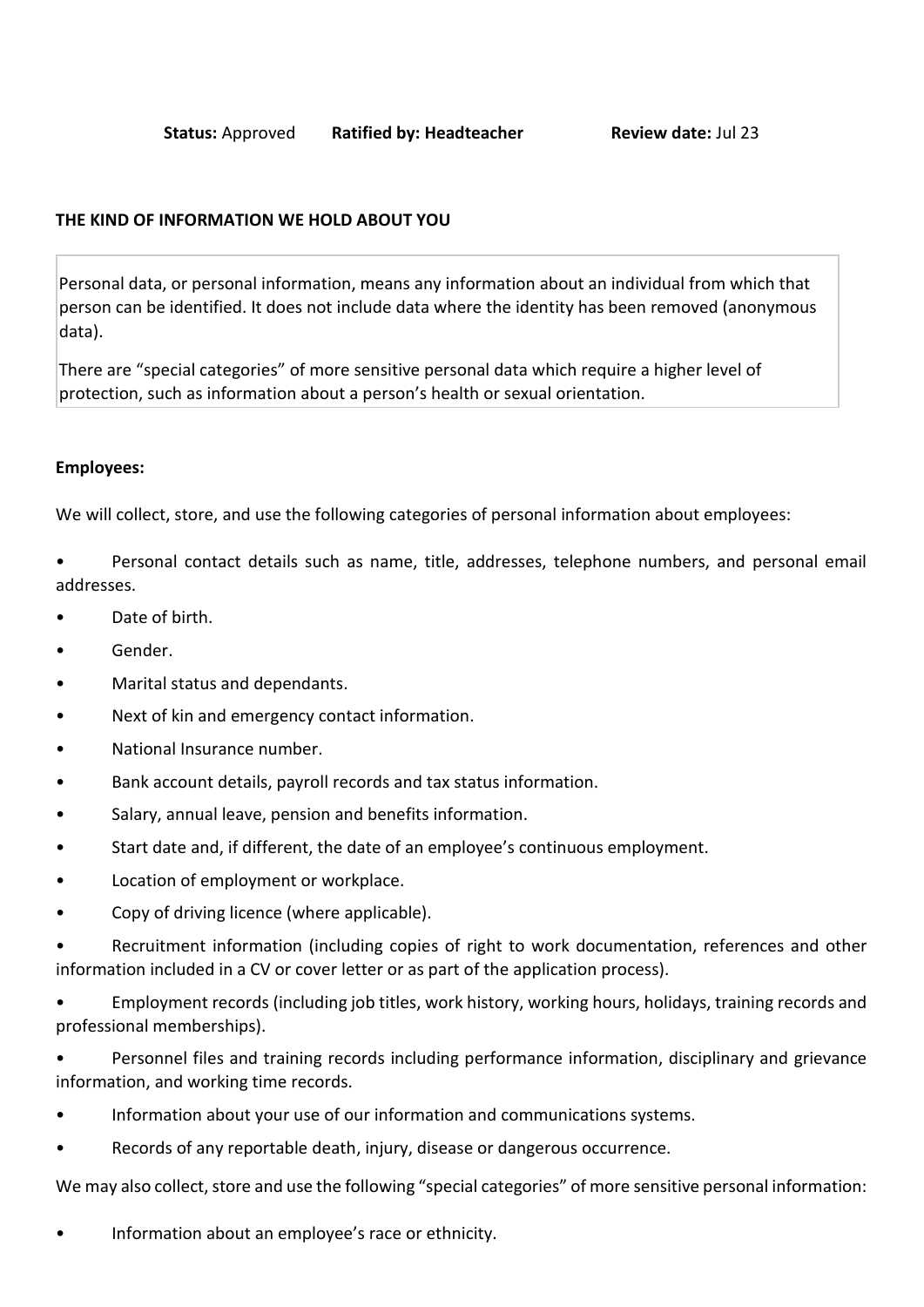Information about an employee's health, including any medical condition, accident, health and sickness records, including:

• where an employee leaves employment and under any share plan operated by a group company the reason for leaving is determined to be ill-health, injury or disability, the records relating to that decision;

• details of any absences (other than holidays) from work including time on statutory parental leave and sick leave; and

where an employee leaves employment and the reason for leaving is related to their health, information about that condition needed for pensions and permanent health insurance purposes.

## **Children:**

We will collect, store, and use the following categories of personal information about children:

- Name
- Date of birth
- Home address
- Dietary requirements
- Attendance information

• Photographs and video clips of the child for general display purposes, including on our school website, promotional material and press coverage.

- Emergency contact should parents be unavailable and the emergency contact's contact details
- Records relating to individual children e.g. care plans, common assessment frameworks, any referral forms
- Accidents and pre-existing injuries forms
- Records of any reportable death, injury, disease or dangerous occurrence
- Observation, planning and assessment records of children

We may also collect, store and use the following "special categories" of more sensitive personal information:

- Information about a child's race or ethnicity, spoken language and nationality.
- Information about a child's health, including any medical condition, health and sickness records.
- Information about a child's accident or incident reports including reports of pre-existing injuries.

• Information about a child's incident forms / child protection referral forms / child protection case details / reports.

## **Parents:**

We will collect, store, and use the following categories of personal information about Parents:

- Name
- Home address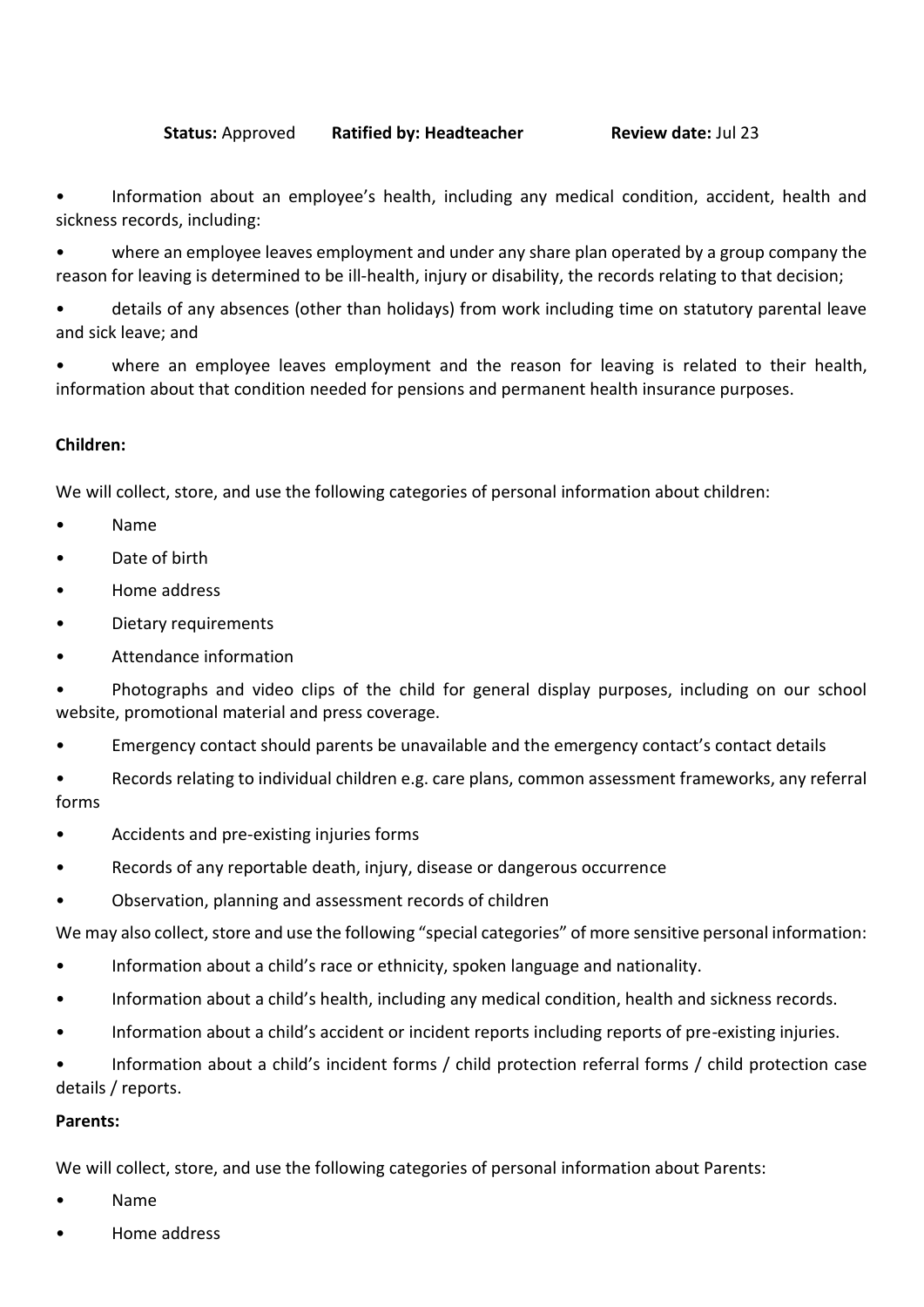- Telephone numbers, and personal email addresses.
- National Insurance number.
- Bank account details.

We may also collect, store and use the following "special categories" of more sensitive personal information:

• Information about a parent's race or ethnicity, spoken language and nationality.

• Conversations with parents where employees of the school deem it relevant to the prevention of radicalisation or other aspects of the governments Prevent strategy.

#### **HOW IS YOUR PERSONAL INFORMATION COLLECTED?**

#### **Employees:**

We collect personal information about employees through the application and recruitment process, either directly from candidates or sometimes from an employment agency or background check provider. We may sometimes collect additional information from third parties including former employers, credit reference agencies or other background check agencies.

We will collect additional personal information in the course of job-related activities throughout the period of when an Employee works for us.

#### **Children and Parents:**

We collect personal information about children and parents from when the initial enquiry is made by the parents, through the enrolment process and until the children stop using the school's services.

## **HOW WE WILL USE INFORMATION ABOUT YOU**

We will only use your personal information when the law allows us to. Most commonly, we will use your personal information in the following circumstances:

- 1. Where we need to perform the contract we have entered into with you.
- 2. Where we need to comply with a legal obligation.
- 3. Where it is necessary for our legitimate interests (or those of a third party) and your interests and fundamental rights do not override those interests.

We may also use your personal information in the following situations, which are likely to be rare:

- 1. Where we need to protect your interests (or someone else's interests).
- 2. Where it is needed in the public interest or for official purposes.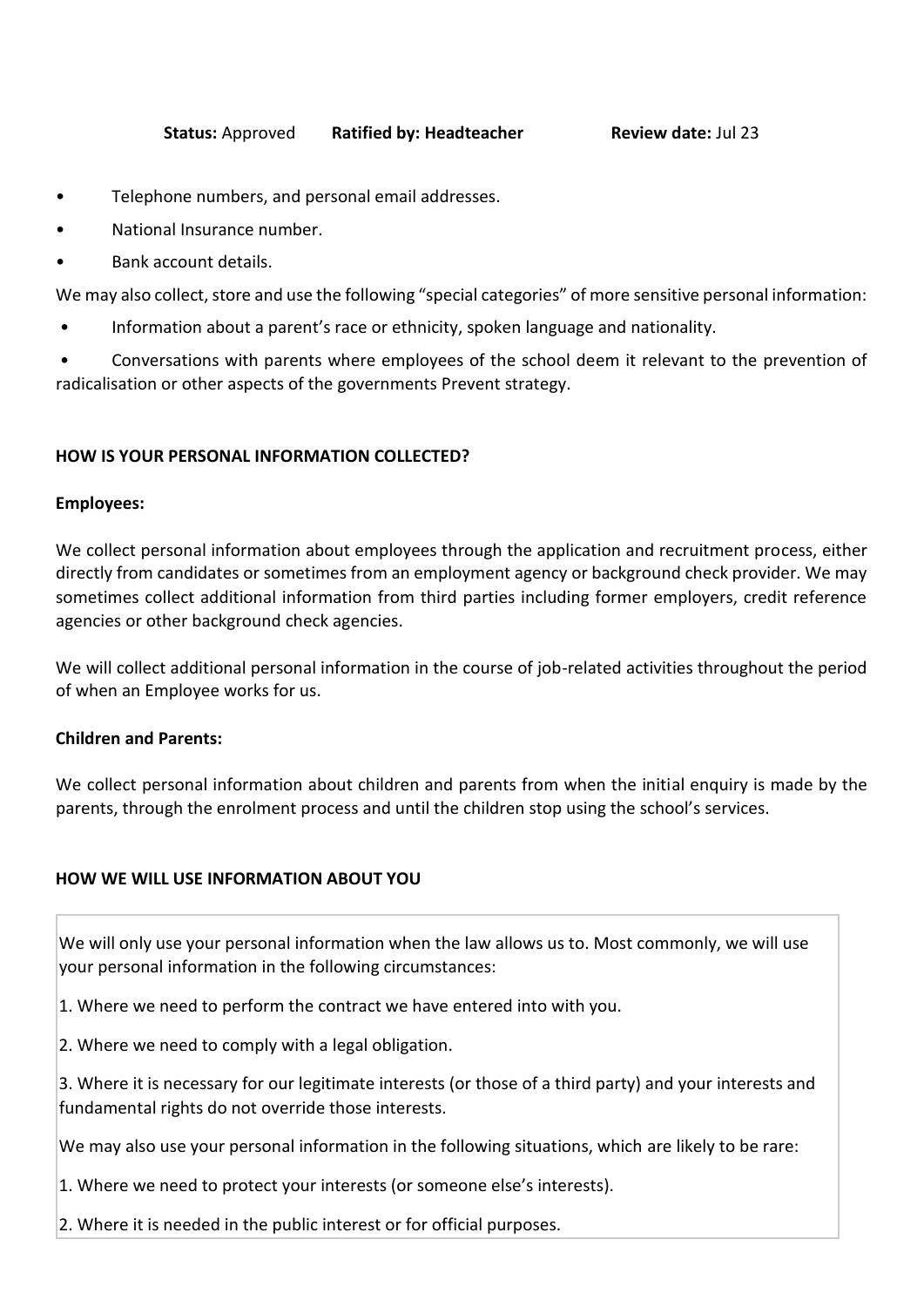## **Situations in which we will use Employee personal information**

We need all the categories of information in the list above (see employee section within the [paragraph](#page-2-0) entitled 'The Kind of Information We Hold About You') primarily to allow us to perform our contracts with Employees and to enable us to comply with legal obligations. The situations in which we will process Employee personal information are listed below.

Making a decision about an employee's recruitment or appointment.

• Checking an employee is legally entitled to work in the UK. Paying an employee and, if an employee is an employee or deemed employee for tax purposes, deducting tax and National Insurance contributions (NICs).

- Providing any employee benefits to employees.
- Enrolling you in a pension arrangement in accordance with our statutory automatic enrolment duties.
- Liaising with the trustees or managers of a pension arrangement operated by a group company, your pension provider and any other provider of employee benefits.
- Administering the contract we have entered into with an employee.

• Conducting performance and/or salary reviews, managing performance and determining performance requirements.

- Assessing qualifications for a particular job or task, including decisions about promotions.
- Gathering evidence for possible grievance or disciplinary hearings.
- Making decisions about an employee's continued employment, engagement.
- Making arrangements for the termination of our working relationship.
- Education, training and development requirements.
- Dealing with legal disputes involving employees, including accidents at work.
- Ascertaining an employee's fitness to work.
- Managing sickness absence.
- Complying with health and safety obligations.
- To prevent fraud.

• To monitor your use of our information and communication systems to ensure compliance with our IT policies.

• To ensure network and information security, including preventing unauthorised access to our computer and electronic communications systems and preventing malicious software distribution.

Equal opportunities monitoring.

Some of the above grounds for processing will overlap and there may be several grounds which justify our use of an Employee's personal information.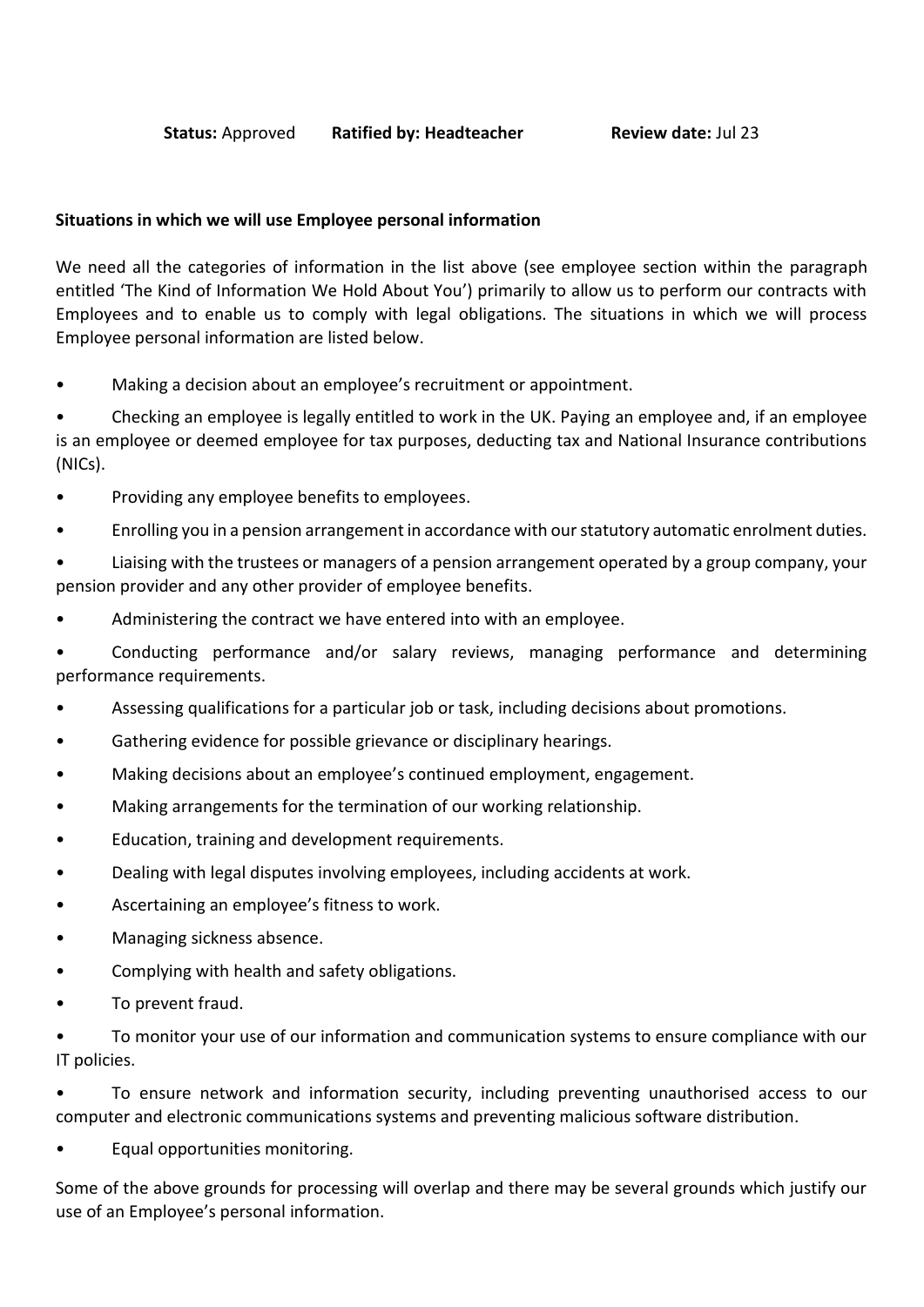## **Situations in which the school will use personal information of children**

We need all the categories of information in the list above (see children section within the Paragraph entitled 'The Kind of Information We Hold About You') primarily to allow us to perform our obligations (including our legal obligations to children). The situations in which we will process personal information of children are listed below.

• Upon consent from the parents, personal data of children will be shared with schools for progression into the next stage of their education.

• Personal information of children will be shared with local authorities without the consent of parents where there is a situation where child protection is necessary.

• The personal information of children will be shared with local authorities without the consent of Parents for funding purposes.

- Ofsted will be allowed access to the school's systems to review child protection records.
- To ensure we meet the needs of the children
- To enable the appropriate funding to be received
- Report on a child's progress whilst with the school
- To check safeguarding records
- To check complaint records
- To check attendance patterns are recorded

• When a child's Progress Report is given to their parent in order for that parent to pass the same Progress Report to a school for application or enrolment purposes

## **Situations in which the school will use personal information of Parents**

We need all the categories of information in the list above (see parents section within the paragraph entitled 'The Kind of Information we Hold About You') primarily to allow us to perform our contracts with parents and to enable us to comply with legal obligations. The situations in which we will process personal information of Parents are listed below.

• The personal information of parents will be shared with local authorities without the consent of parents for funding purposes.

- To report on a child's attendance
- To be able to contact a parent or a child's emergency contact about their child

#### **If employees and parents fail to provide personal information**

If employees and parents fail to provide certain information when requested, we may not be able to perform the respective contracts we have entered into with employees and parents, or we may be prevented from complying with our respective legal obligations to employees, children and parents.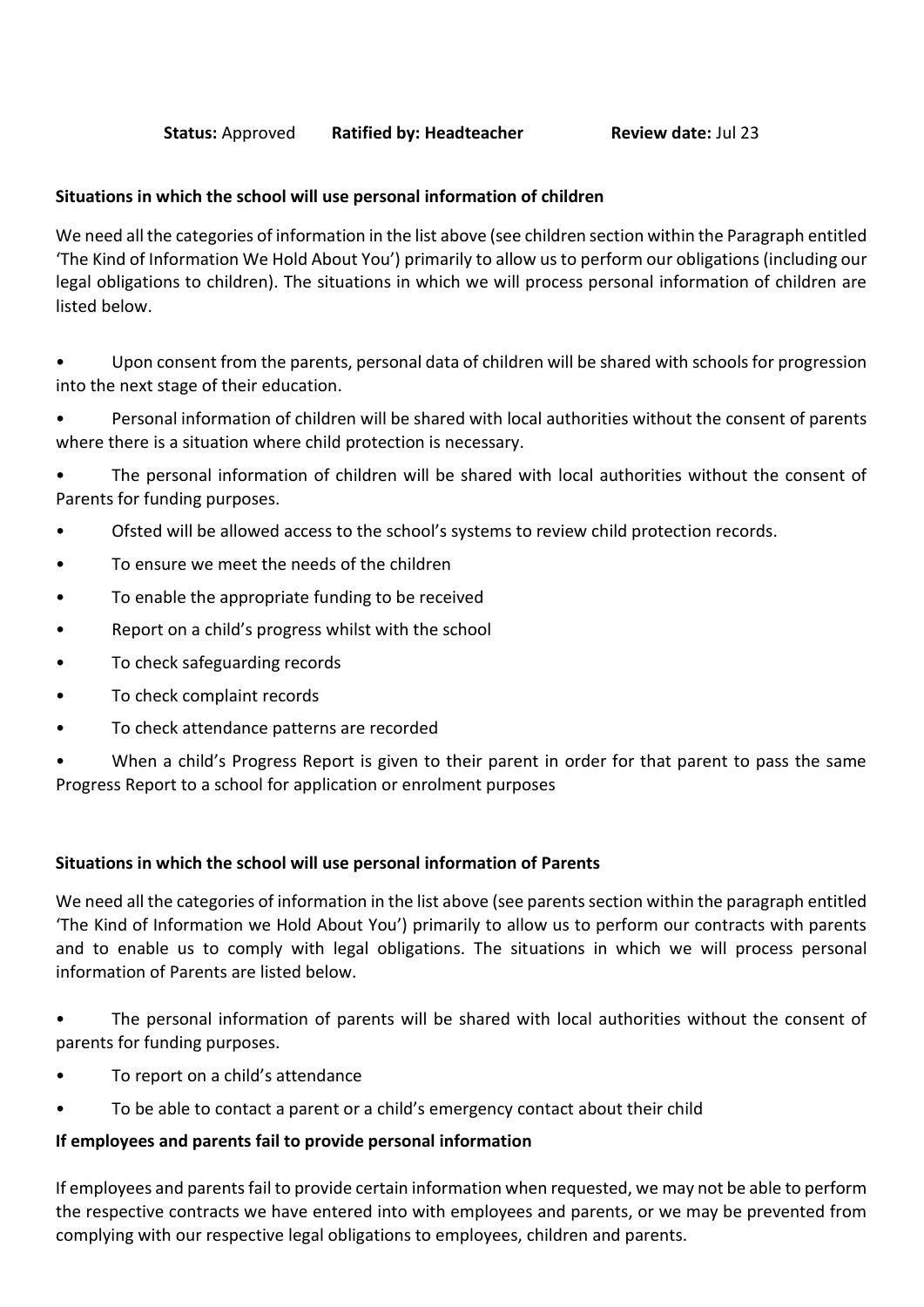#### **Change of purpose**

We will only use your personal information for the purposes for which we collected it, unless we reasonably consider that we need to use it for another reason and that reason is compatible with the original purpose. If we need to use your personal information for an unrelated purpose, we will notify the employee, child or parent, as is appropriate in the circumstances, and we will explain the legal basis which allows us to do so.

Please note that we may process an employee's, a child's or a parent's personal information without their respective knowledge or consent, as relevant to the circumstances, in compliance with the above rules, where this is required or permitted by law.

#### **HOW WE USE PARTICULARLY SENSITIVE PERSONAL INFORMATION**

"Special categories" of particularly sensitive personal information require higher levels of protection. We need to have further justification for collecting, storing and using this type of personal information. We have in place an appropriate policy document and safeguards which we are required by law to maintain when processing such data. We may process special categories of personal information in the following circumstances:

1. In limited circumstances, with employee or parent explicit written consent.

2. Where we need to carry out our legal obligations or exercise rights in connection with employee employment.

3. Where it is needed in the public interest, such as for equal opportunities monitoring or in relation to our occupational pension scheme.

Less commonly, we may process this type of information where it is needed in relation to legal claims or where it is needed to protect an employee, a child or a parents' interests (or someone else's interests) and the employee, child or parent as is appropriate is not capable of giving consent, or where the employee or parent has already made the information public.

#### **The school's obligations as an employer**

We will use particularly sensitive personal information of employees in the following ways:

We will use information relating to leaves of absence, which may include sickness absence or family related leaves, to comply with employment and other laws.

We will use information about the physical or mental health of an employee, or their disability status, to ensure employee health and safety in the workplace and to assess the fitness of employees to work, to provide appropriate workplace adjustments, to monitor and manage sickness absence and to administer benefits including statutory maternity pay, statutory sick pay, pensions and permanent health insurance.

• We will use information about an employee's race or national or ethnic origin, religious, philosophical or moral beliefs, or an employee's sexual life or sexual orientation, to ensure meaningful equal opportunity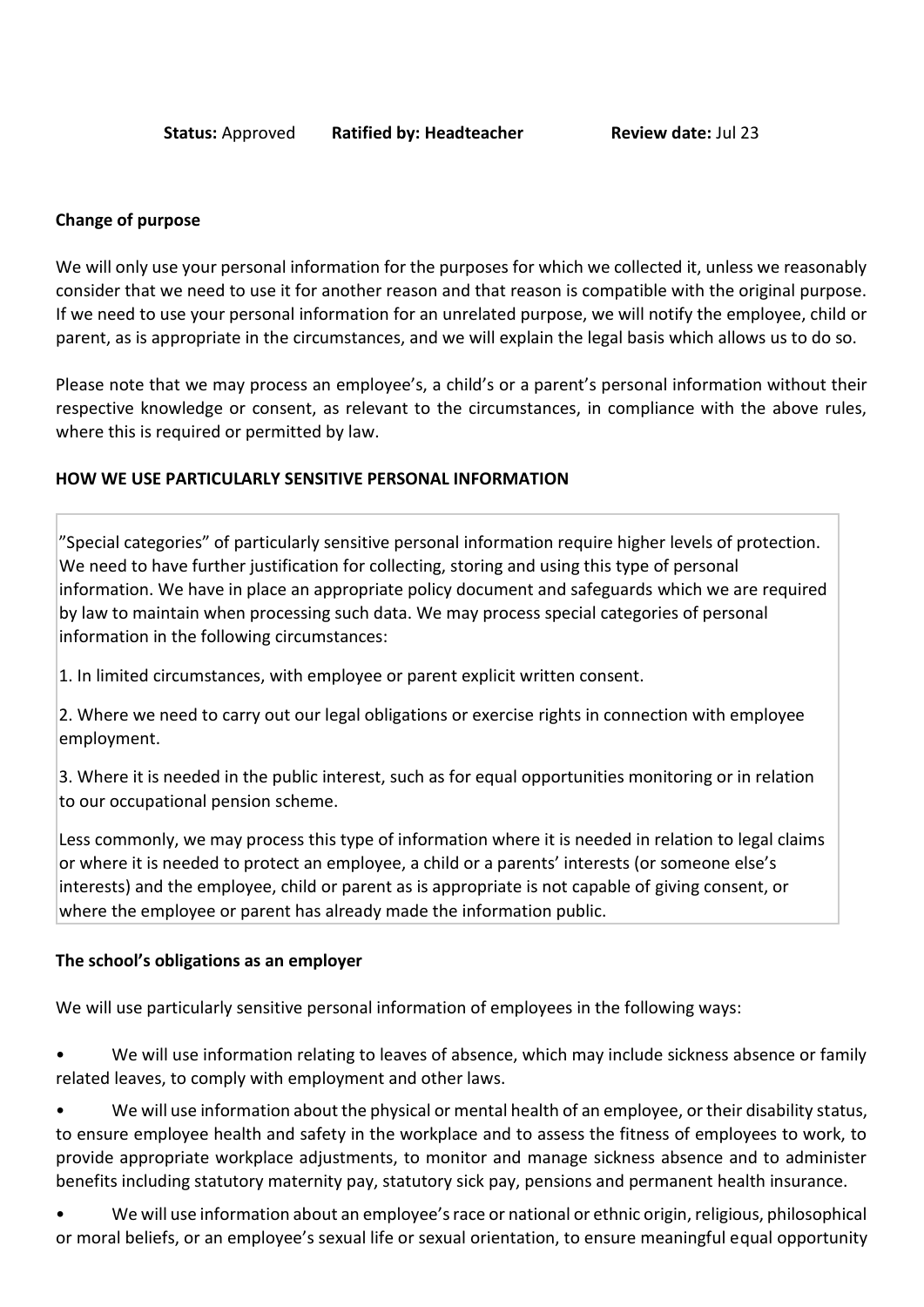monitoring and reporting.

#### **Do we need employee consent?**

We do not need the consent of employees if we use special categories of personal information in accordance with our written policy to carry out our legal obligations or exercise specific rights in the field of employment law. In limited circumstances, we may approach employees for their written consent to allow us to process certain particularly sensitive data. If we do so, we will provide employees with full details of the information that we would like and the reason we need it, so that employees can carefully consider whether they wish to consent. Employees should be aware that it is not a condition of their contract with the nursery that they agree to any request for consent from us.

#### **INFORMATION ABOUT CRIMINAL CONVICTIONS**

We may only use information relating to criminal convictions where the law allows us to do so. This will usually be where such processing is necessary to carry out our obligations and provided we do so in line with our data protection policy.

Less commonly, we may use information relating to criminal convictions where it is necessary in relation to legal claims, where it is necessary to protect the interests of you (or someone else's interests) and you are not capable of giving your consent, or where an employee or a parent, as is relevant to the circumstances, has already made the information public.

We envisage that we will hold information about criminal convictions.

We will only collect information about criminal convictions if it is appropriate given the nature of the role and where we are legally able to do so, which includes but is not limited to Disclosure and Barring Service ("DBS") checks. Where appropriate, we will collect information about criminal convictions as part of the recruitment process or we may be notified of such information directly by you in the course of you working for us. We will use information about criminal convictions and offences in the following ways:

• To conduct a DBS check on each Employee, to record the date of the DBS check, the number of the DBS check and the name of the body conducting the DBS check.

We are allowed to use your personal information in this way to carry out our obligations. We have in place an appropriate policy and safeguards which we are required by law to maintain when processing such data.

## **AUTOMATED DECISION-MAKING**

Automated decision-making takes place when an electronic system uses personal information to make a decision without human intervention. We are allowed to use automated decision-making in the following circumstances:

1. Where we have notified employees or parents of the decision and given the employee of the parent as is appropriate 21 days to request a reconsideration.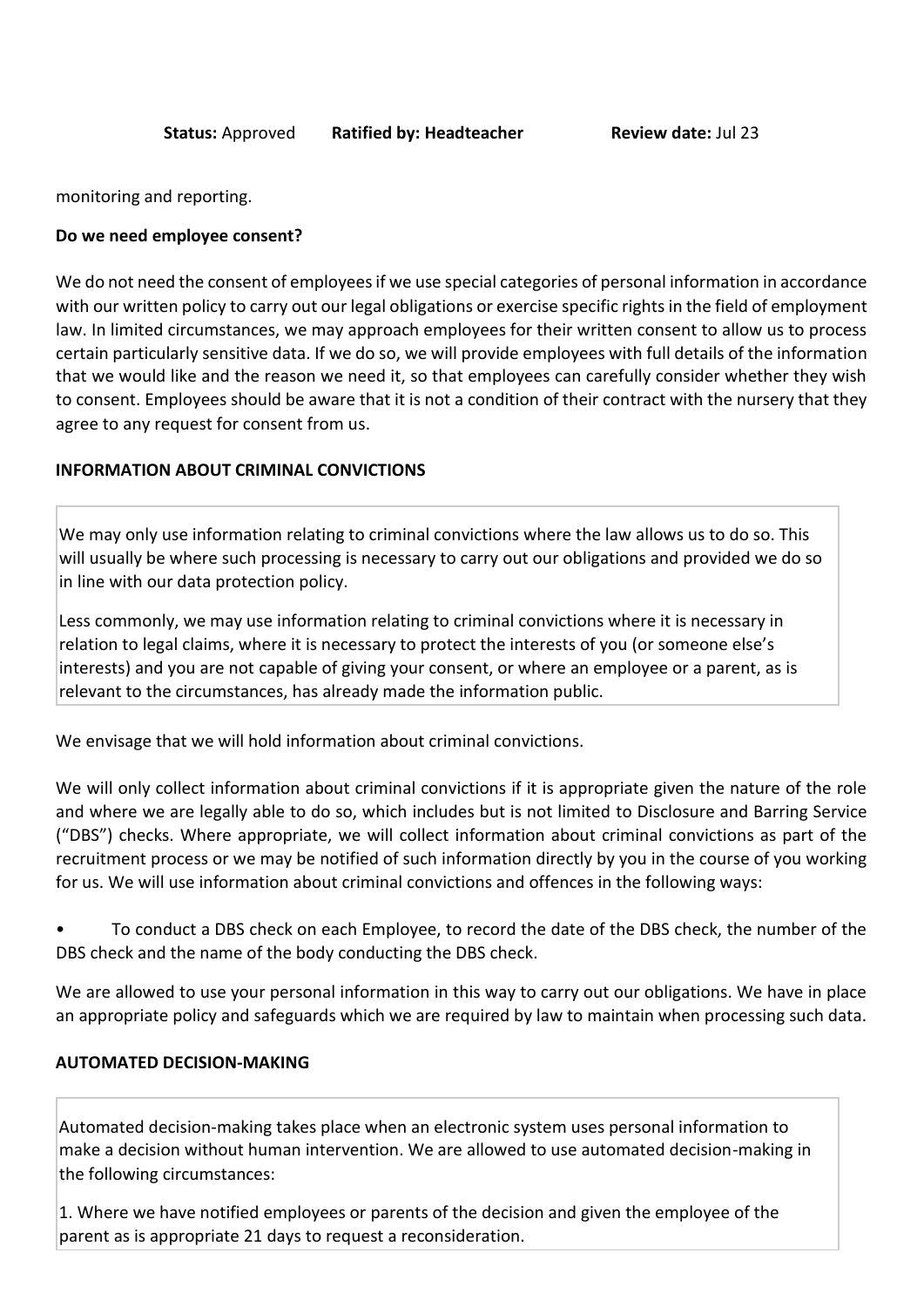2. Where it is necessary to perform the contract with an employee or a parent and appropriate measures are in place to safeguard the employee's, the child's or the parent's rights as is appropriate.

3. In limited circumstances, with explicit written consent from the employee or the parent, as is appropriate, and where appropriate measures are in place to safeguard employee or parent rights.

If we make an automated decision on the basis of any particularly sensitive personal information, we must have either explicit written consent from an employee or a parent as is appropriate, or it must be justified in the public interest, and we must also put in place appropriate measures to safeguard an employee or a parents rights as is relevant in the circumstances.

You will not be subject to decisions that will have a significant impact on you based solely on automated decision-making, unless we have a lawful basis for doing so and we have notified the employee or the parent as is appropriate in the circumstances.

#### **DATA SHARING**

We may have to share employee, child or parent data with third parties, including third-party service providers and other entities in the group.

We require third parties to respect the security of your data and to treat it in accordance with the law.

## **Why might the school share employee, child or parent personal information with third parties?**

We will share your personal information with third parties where required by law, where it is necessary to administer the working relationship with You or where we have another legitimate interest in doing so.

#### **Which third-party service providers process my personal information?**

"Third parties" includes third-party service providers (including contractors and designated agents), local authorities, regulatory bodies, schools and other entities within our group. The following third-party service providers process personal information about you for the following purposes:

Local Authorities – for funding and monitoring reasons (e.g. equal opportunities and uptake of funded hours)

- Regulatory bodies for ensuring compliance and the safety and welfare of the children
- Other schools to provide a successful transition by ensuring information about the child's progress and current level of development and interests are shared

We will share personal data regarding your participation in any pension arrangement operated by a group company with the trustees or scheme managers of the arrangement in connection with the administration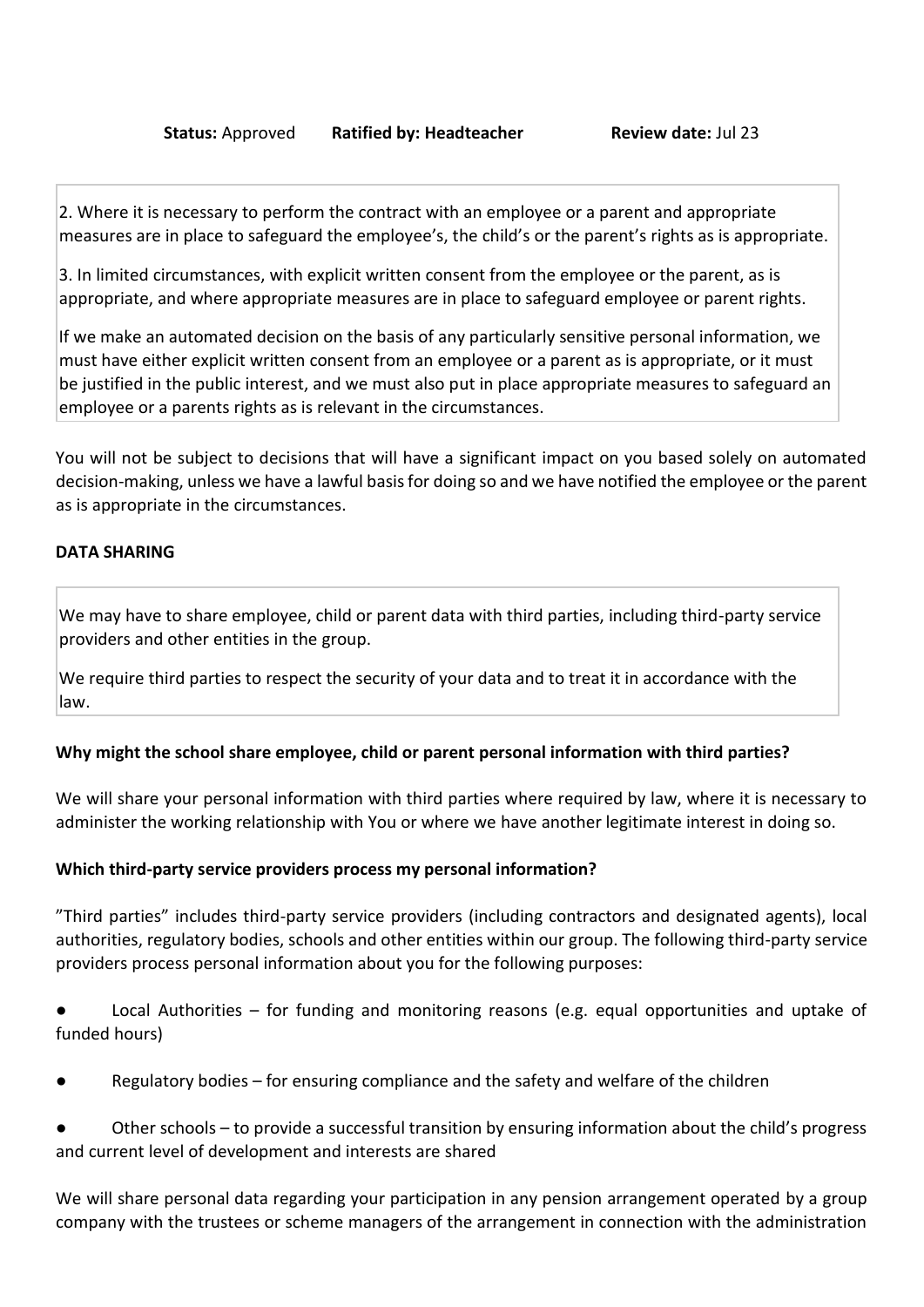of the arrangements.

#### **How secure is my information with third-party service providers and other entities in our group?**

All our third-party service providers and other entities in the group are required to take appropriate security measures to protect your personal information in line with our policies. We do not allow our third-party service providers to use your personal data for their own purposes. We only permit them to process your personal data for specified purposes and in accordance with our instructions.

#### **What about other third parties?**

We may share your personal information with other third parties, for example in the context of the possible sale or restructuring of the business. In this situation we will, so far as possible, share anonymised data with the other parties before the transaction completes. Once the transaction is completed, we will share your personal data with the other parties if and to the extent required under the terms of the transaction.

We may also need to share your personal information with a regulator or to otherwise comply with the law.

#### **DATA RETENTION**

#### **How long will you use my information for?**

We will only retain your personal information for as long as necessary to fulfil the purposes we collected it for, including for the purposes of satisfying any legal, accounting, or reporting requirements. Details of retention periods for different aspects of your personal information are available in our retention policy which is available on the school website. To determine the appropriate retention period for personal data, we consider the amount, nature, and sensitivity of the personal data, the potential risk of harm from unauthorised use or disclosure of your personal data, the purposes for which we process your personal data and whether we can achieve those purposes through other means, and the applicable legal requirements.

In some circumstances we may anonymise your personal information so that it can no longer be associated with you, in which case we may use such information without further notice to you. Once you are no longer an employee, or a child benefiting from the school's services or a parent, as is appropriate, we will retain and securely destroy your personal information in accordance with applicable laws and regulations.

#### **RIGHTS OF ACCESS, CORRECTION, ERASURE, AND RESTRICTION**

#### **Your duty to inform us of changes**

It is important that the personal information we hold about you is accurate and current. Please keep us informed if your personal information changes during your working relationship with us.

#### **Your rights in connection with personal information**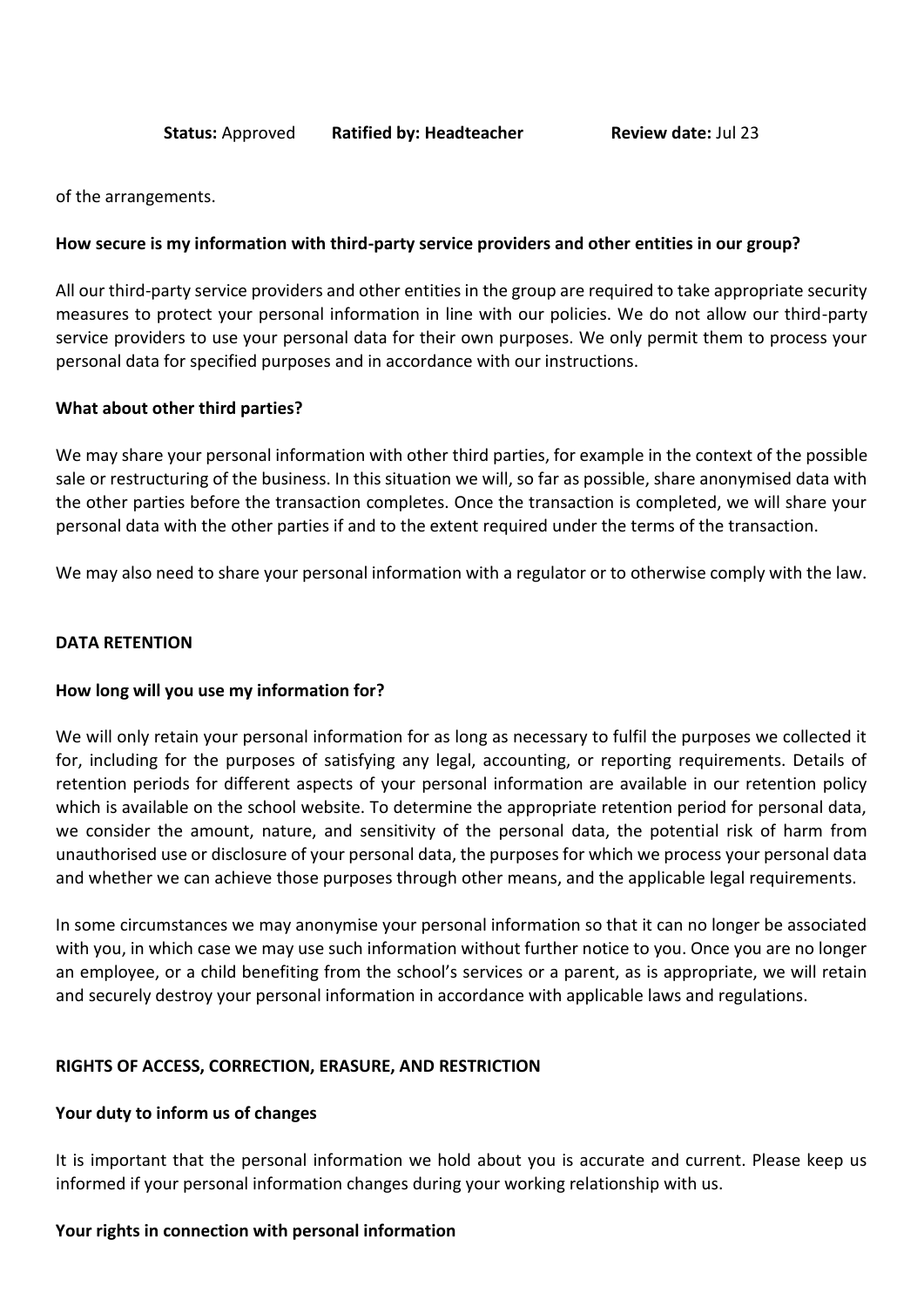Under certain circumstances, by law you have the right to:

• **Request access** to your personal information (commonly known as a "data subject access request"). This enables you to receive a copy of the personal information we hold about You and to check that we are lawfully processing it.

• **Request correction** of the personal information that we hold about you. This enables you to have any incomplete or inaccurate information we hold about you corrected.

• **Request erasure** of your personal information. This enables employees or parents to ask us to delete or remove personal information where there is no good reason for us continuing to process it. You also have the right to ask us to delete or remove your personal information where you have exercised your right to object to processing (see below).

• **Object to processing** of your personal information where we are relying on a legitimate interest (or those of a third party) and there is something about Your particular situation which makes you want to object to processing on this ground. You also have the right to object where we are processing your personal information for direct marketing purposes.

• **Request the restriction of processing** of your personal information. This enables employees or parents, as is appropriate, to ask us to suspend the processing of personal information about you for example if you want us to establish its accuracy or the reason for processing it.

• **Request the transfer** of your personal information to another party.

If you want to review, verify, correct or request erasure of your personal information, object to the processing of your personal data, or request that we transfer a copy of your personal information to another party, please contact the office in writing.

## **No fee usually required**

You will not have to pay a fee to access your personal information (or to exercise any of the other rights).

#### **What we may need from you**

We may need to request specific information from you to help us confirm your identity and ensure your right to access the information (or to exercise any of your other rights). This is another appropriate security measure to ensure that personal information is not disclosed to any person who has no right to receive it.

#### **RIGHT TO WITHDRAW CONSENT**

In the limited circumstances where you may have provided your consent to the collection, processing and transfer of your personal information for a specific purpose, you have the right to withdraw your consent for that specific processing at any time. To withdraw your consent, please contact the office. Once we have received notification that you have withdrawn your consent, we will no longer process your information for the purpose or purposes you originally agreed to, unless we have another legitimate basis for doing so in law.